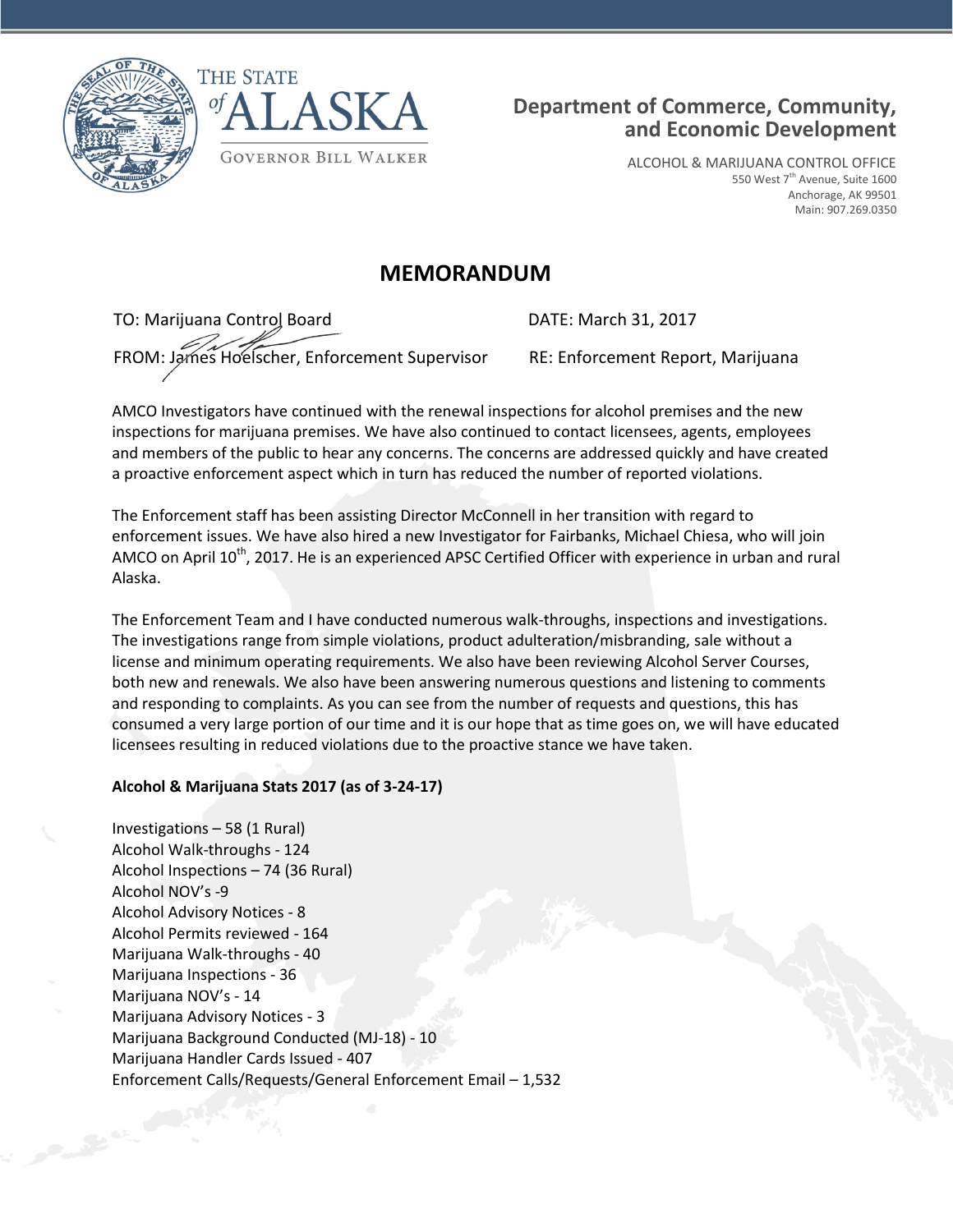



### **Items that need clarification from the board:**

## **Air Cargo/Transportation (3 AAC 306.750):**

Does not comply with comply with 3 AAC 306.750(b)(c)(d)(e)

## 3 AAC 306.750. Transportation

(b) A marijuana establishment from which a shipment of marijuana or marijuana product originates is responsible for preparing, packaging, and securing the marijuana or marijuana product during shipment, for recording the transfer in the marijuana inventory tracking system, and for preparing the transport manifest. An individual transporting marijuana in compliance with this section shall have a marijuana handler permit required under 3 AAC 306.700.

(c) When marijuana or a marijuana product is transported, the marijuana establishment that originates the transport shall use the marijuana inventory tracking system to record the type, amount and weight of marijuana or marijuana product being transported, the name of the transporter, the time of departure and expected delivery, and the make, model, and license plate number of the transporting vehicle. A complete printed transport manifest on a form prescribed by the

board must be kept with the marijuana or marijuana product at all times.

(d) During transport, the marijuana or marijuana product must be in a sealed package or container and in a locked, safe, and secure storage compartment in the vehicle transporting the marijuana or marijuana product. The sealed package may not be opened during transport. A vehicle transporting marijuana or a marijuana product must travel directly from the shipping marijuana establishment to the receiving marijuana establishment, and may not make unnecessary stops in between except to deliver or pick up marijuana or a marijuana product at another licensed marijuana establishment. (e) When a marijuana establishment receives marijuana or a marijuana product transported in compliance with this section, the recipient of the shipment shall use the marijuana inventory tracking system to report the type, amount, and weight of marijuana or marijuana product received. The recipient shall refuse to accept any shipment of marijuana or marijuana product that is not accompanied by the transport manifest.

# **Social Media Advertising (3 AAC 306.360) :**

We have written a violation for an advertisement on social media.

### **Kief:**

At the February 2nd, 2017 Marijuana Control Board Meeting there was a brief conversation regarding whether or not a cultivation or retail licensee could sell kief as a natural byproduct of packaging or processing. The Board informally agreed that this activity could be permitted.

Further review of regulations indicates that this type of activity is prohibited. Kief is a concentrate as defined by 3 AAC 306.990 (11) "concentrate" or "marijuana concentrate" means resin, oil, wax, or any other substance produced by extracting or isolating cannabinoids, THC, or other components from a marijuana plant or from materials harvested from a marijuana plant.

3 AAC 306.450 specifically prohibits this activity: